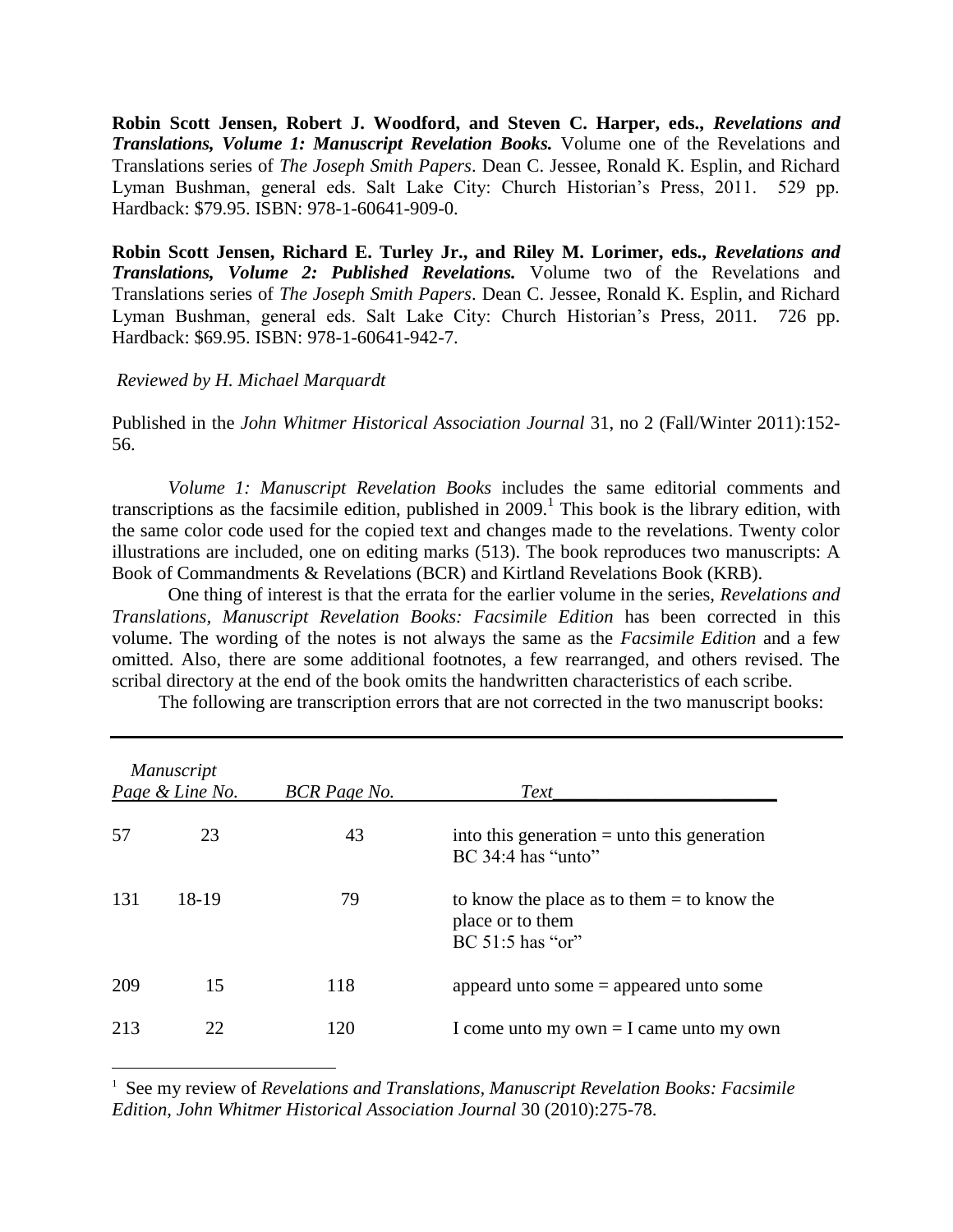|                                      |           | Other MS.              | Text                                                   |
|--------------------------------------|-----------|------------------------|--------------------------------------------------------|
| 401                                  | 4         | $[4]$                  | that even $=$ that were                                |
| <b>Manuscript</b><br>Page & Line No. |           | <b>KRB</b><br>Page No. | Text                                                   |
| 433                                  | 22        | 10                     | wherefore verily $=$ wherefore verely                  |
| 445                                  | 15        | 16                     | heavenly kings $=$ heavenly [t] hings                  |
| 487                                  | 13        | 37                     | cleaveth unto inteligence $=$ cleaveth unto inteligenc |
| 493                                  | 9         | 40                     | in this last kingdom $=$ in this last kingdon          |
| 497                                  | 21        | 42                     | the voice of thunderings $=$ the voice of thunderngs   |
| 509                                  | $24 - 25$ | 48                     | he glorified $God = he$ glorifed $God$                 |
| 575                                  | 28        | 79                     | possess eternal life $=$ possess eternal Life          |
| 577                                  | 20        | 80                     | Now verily $=$ Now verely                              |
| 577                                  | $23 - 24$ | 80                     | lo not in haste $=$ be not in haste                    |

 For those who already have *Revelations and Translations: Manuscript Revelations, Facsimile Edition*, you have the important book. *Volume 1: Manuscript Revelation Books* is an updated duplicate of the contents and transcriptions of the *Facsimile Edition*.

 *Volume 2: Published Revelations* contains photographs of the 1833 Book of Commandments, revelations published in the *Evening and the Morning Star*; their edited printing in the Kirtland, Ohio, *Evening and Morning Star*; the 1835 Doctrine and Covenants; and seven revelations from the 1844 Doctrine and Covenants which are not in the 1835 first edition. Also included is a selection of marked pages taken from Oliver Cowdery's copy of the Book of Commandments.

 The reprinted *Evening and Morning Star* was the first place where "substantive changes to the revelation texts" appear (xxviii). The text which appeared in the 1835 Doctrine and Covenants became a church handbook and it contained, as stated in the preface to that edition, "items of principles for the regulation of the church, as taken from the revelations which have been given since its organization, as well as from former ones"

Pages from the previously published books are printed in "duotone, a format that combines two colors (in this case, Pantone brown 1545 and Pantone yellow 123). While these duotone images do not precisely match the colors of the original pages, they are an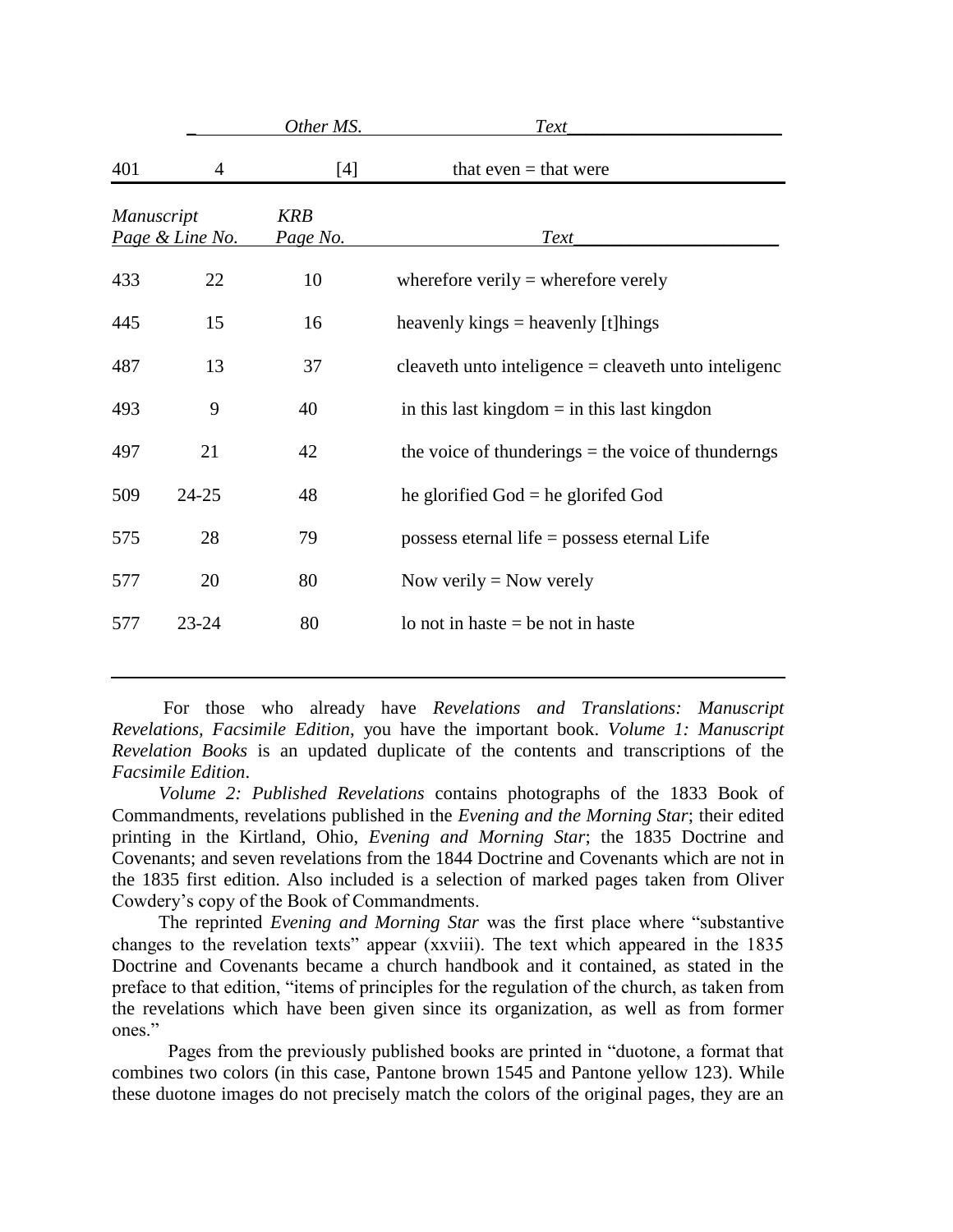approximate match and convey the richness and depth of the original documents much better than black-and-white images." (xxxix). This may be correct, but when compared to other reprints, the value of having the page images in duotone makes the pages: (1) appear awkward for a printed book, (2) hard to read for the average reader, and (3) discourages one from seriously considering the text.

These comments are made when compared to Wilford C. Wood's reprint of the 1833 Book of Commandments (BC) and the 1835 Doctrine and Covenants (D&C) under the title *Joseph Smith Begins His Work Vol. II* (Salt Lake City: Deseret News Publishing Co., 1962). Herald Publishing House of Independence, Missouri, reprinted in near exact size of the original BC (in 1972) and the D&C (in 1971). Their reproductions are easy to read and study. The earlier printings, when compared to *Volume 2: Published Revelations*, makes the latter look inferior.

Although Oliver Cowdery wrote that the Kirtland, Ohio, reprint would correct typographical and other errors, the *Evening and Morning Star* "actually contained significant changes to the revelation texts" and "very few of the changes in the reprint represent a restoration back to the earliest text" (198-99). A significant part of the book includes a parallel column of the revelations printed in the Independence and Kirtland editions of the *Star* (202-99). For those interested in making a textual study of the variants in the revelation[s], this book will help.

This volume gives good background information on the publication of the BC and the 1835 D&C. The footnotes are usually informative. The value of the book is the detailed comments on the sources for printing the D&C. For example, BC 28 "given in Harmony, Pennsylvania, September 4, 1830," (compare with LDS D&C 27; RLDS D&C 26), "was greatly expanded when it was printed in the 1835 Doctrine and Covenants. The material added to the 1835 version included updated and expanded doctrine on priesthood keys that was not known at the time the revelation was originally dictated" (xxxi).

Revelations were modified and expanded beyond the original text so that what really mattered were the new wording, and not necessary giving background as to date and location of the original text. By making the D&C a source book on doctrine, it became harder to recognize the changing role that was made in human development as the text moved from the early wording, to its modified printed text, and, finally, to its firm position in the D&C.

While some Restoration churches have maintained in the past that the revelations have not been changed or altered when first printed, it is refreshing to have scholars address this issue as evidenced from an examination of manuscripts and comparing the words between the printed revelations. Comments, such as the following, help in our understanding of these revelatory documents.

As had been the case with editorial work on the Book of Commandments, the editors of the Doctrine and Covenants made numerous changes to many of the revelations as well as a small number of substantive changes. In contrast with the earlier work, however, the editors of the Doctrine and Covenants also made a focused effort to update the revelations to reflect changes in church government, structure, and doctrine that had occurred since the revelations were first dictated (306).